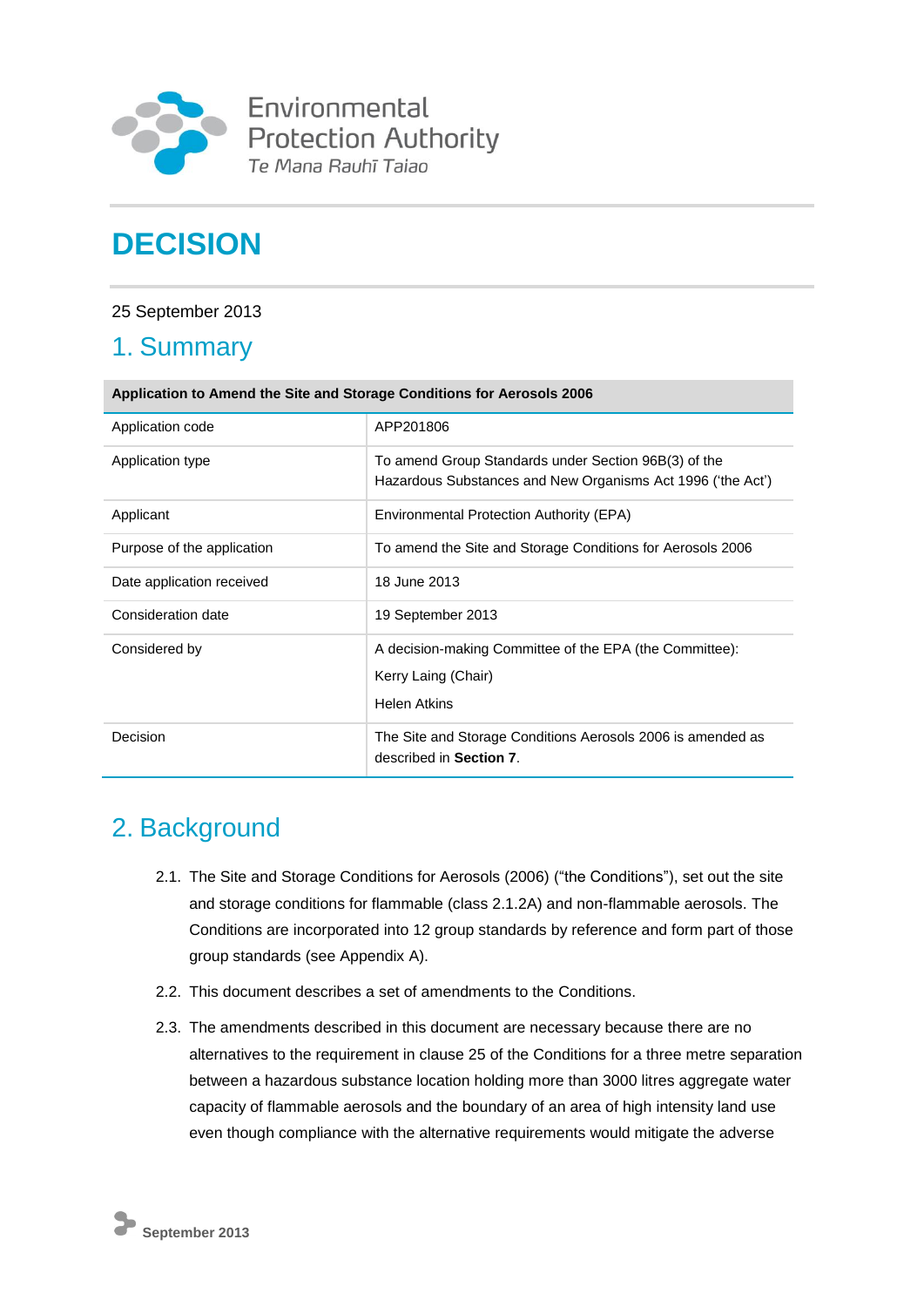effects of bulk storage of aerosols in the same way as the three metre separation requirement.

# 3. Process and consultation

**Public notification**

- 3.1. In accordance with section 96C(1)(h) of the Act, the proposals to amend the Site and Storage Conditions were publicly notified on 19 June 2013 in the following manner:
	- The proposals were posted on the EPA website; and
	- Relevant government agencies, industry associations and other interested parties were directly notified.
- 3.2. All parties were given an opportunity to make submissions. Submissions closed on 17 July 2013.
- 3.3. The following parties made submissions in response to the notification of the proposed amendments:
	- Leigh-Anne Peake, Quality Environmental Consulting Ltd;
	- Martin Carlyle, Damar Industries Ltd;
	- Philip Fleming, Aerosol Association of New Zealand Inc.; and,
	- Dulux New Zealand.
- 3.4. The Ministry for Business, Innovation and Employment also provided information incorporated into the final set of recommended proposal.
- 3.5. A summary of submissions incorporating the EPA staff (the "staff") responses to submissions received is available as a separate document.

# 4. Staff recommendations on the proposed amendments

- 4.1. The staff prepared a consideration paper<sup>1</sup> to aid the Committee in its decision-making process. The consideration paper addressed the matters referred to in sections 96B and 96C of the Act, and took account of the submissions received during the consultation period.
- 4.2. The consideration paper also included staff recommendations to the Committee on each of the proposed amendments. The paper and recommendations will be made available to all parties and posted on the EPA website. There was no public hearing requested for this amendment.

1

 $1$  All documents relating to this application can be found on the EPA website: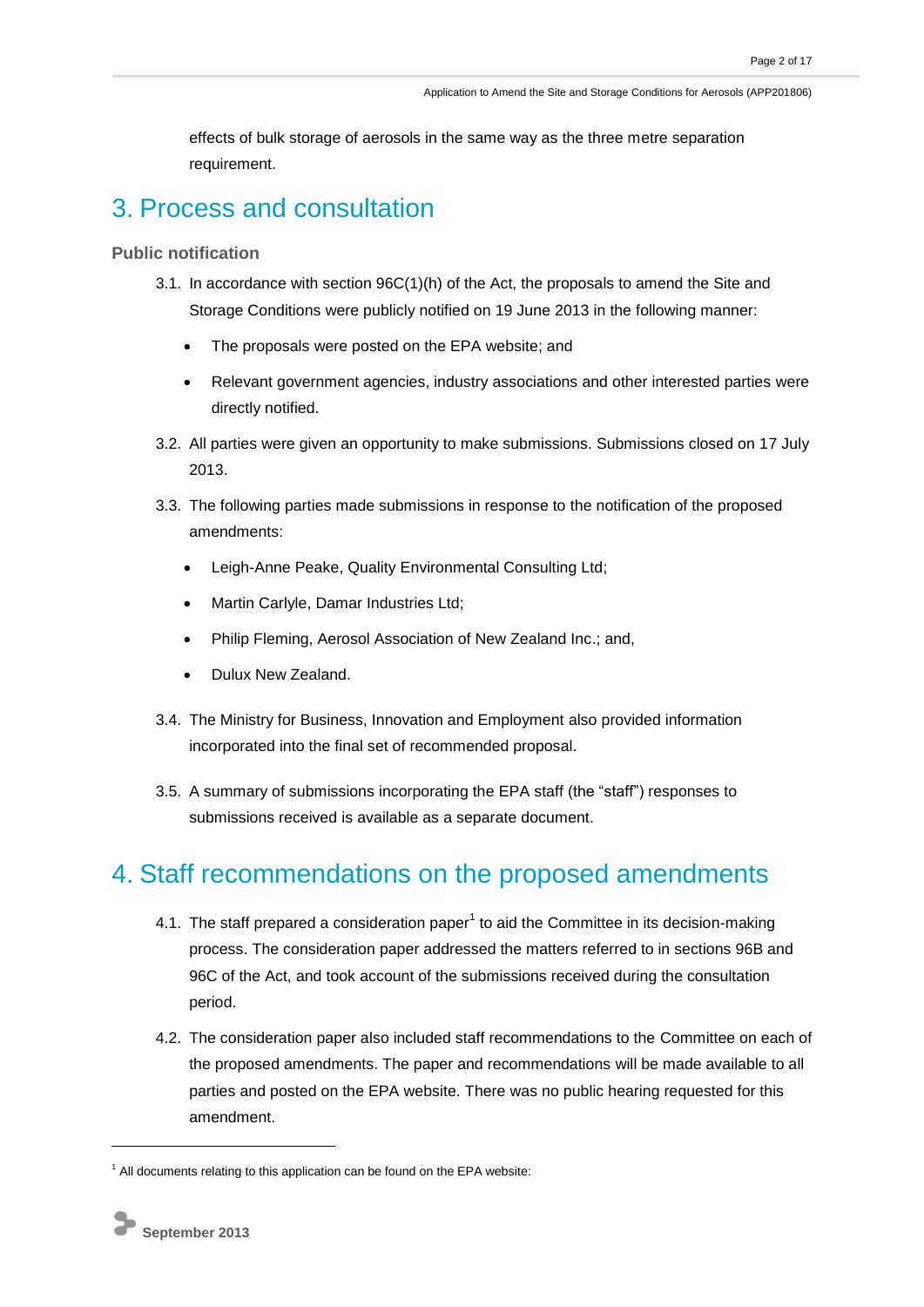# 5. Consideration

- 5.1. The proposed amendments to the Site and Storage Conditions for Aerosols were considered by the decision making Committee comprising Dr Kerry Laing (Chair), and Ms Helen Atkins.
- 5.2. The documents<sup>2</sup> available to the Committee comprised:
	- the Consideration paper;
	- the Group Standards incorporating the Site and Storage Conditions by reference;
	- the proposed draft of amendments to clause 25 of the Site and Storage Conditions for Aerosols; and,
	- the Summary of Submissions.

# 6. The Committee decision on the proposed amendments

6.1. After taking into account the information provided by submitters and the staff recommendations, the Committee came to a decision on each of the proposed amendments. These decisions are detailed below.

### Proposal 1:

### **Delete Part 2 'Conditions Relating to the Unintended Ignition of Flammable Aerosols not Located at a Hazardous Substance Location'**

6.2. This deletion was proposed because Part 2 has no material effect. The aggregate quantity triggering the separation control is also the trigger quantity for the requirement to have a hazardous substance location.

-

 $2$  All documents relating to this application can be found on the EPA website: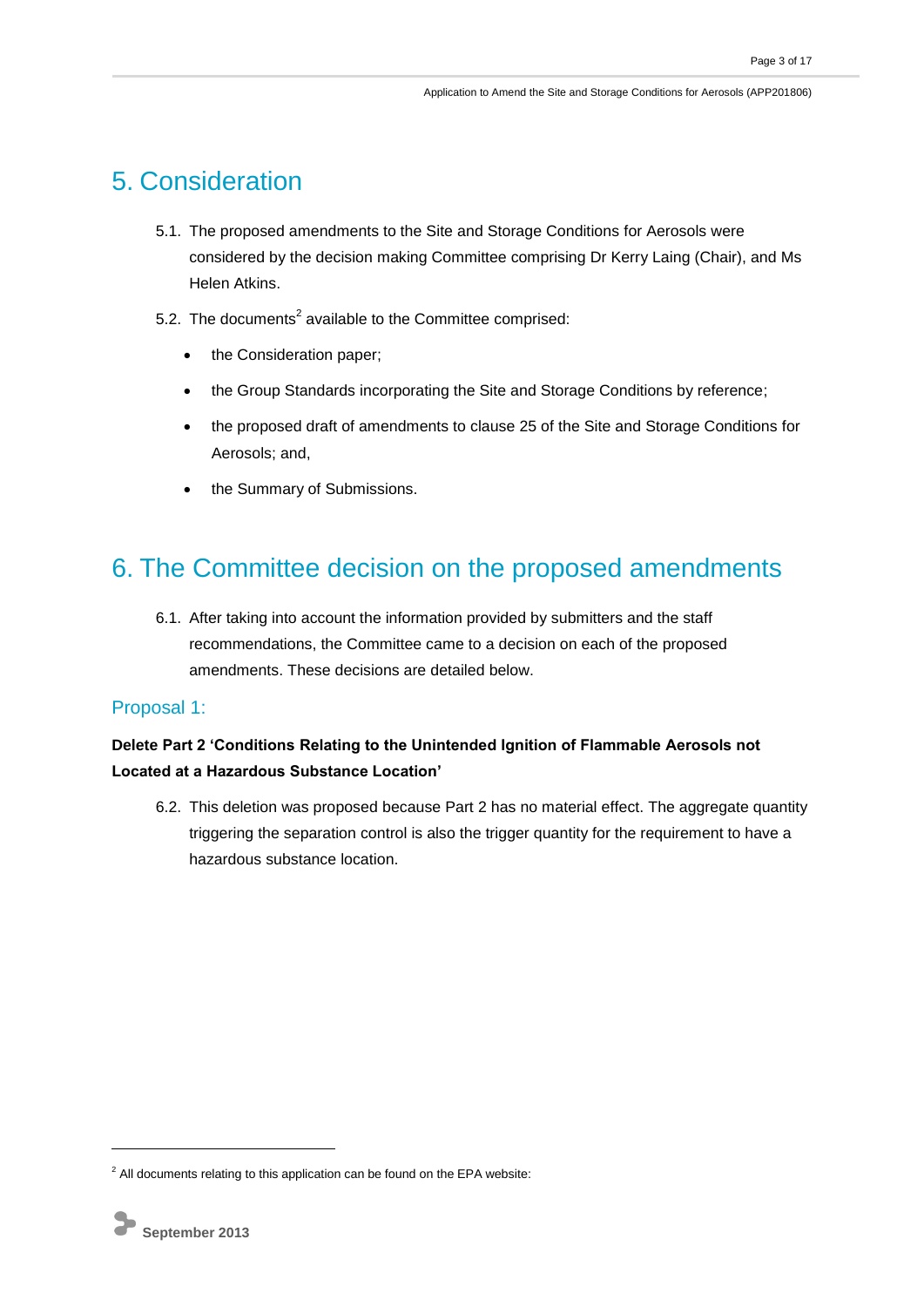# Proposal 2:

**Amend the wording of clauses 25(1) and (2) as follows:**

| <b>Current wording</b>                                                                                                                                                                                                                                                                                                                                                                                                      | <b>Proposed wording</b>                                                                                                                                                                                                                                                                                                                                                                                                                                                                                                                                                                                                                                                                                                                                                                                                                                                                                               |
|-----------------------------------------------------------------------------------------------------------------------------------------------------------------------------------------------------------------------------------------------------------------------------------------------------------------------------------------------------------------------------------------------------------------------------|-----------------------------------------------------------------------------------------------------------------------------------------------------------------------------------------------------------------------------------------------------------------------------------------------------------------------------------------------------------------------------------------------------------------------------------------------------------------------------------------------------------------------------------------------------------------------------------------------------------------------------------------------------------------------------------------------------------------------------------------------------------------------------------------------------------------------------------------------------------------------------------------------------------------------|
| (1)<br>This clause applies to a building that holds<br>flammable aerosols, at a hazardous substance<br>location, the capacity of which exceeds 3,000 L<br>aggregate water capacity.<br>(2)<br>If the controlled zone containing a building<br>to which this clause applies abuts an area of high<br>intensity land use, the building must be separated<br>from the boundary of the controlled zone by not<br>less than 3 m. | (1)<br>This clause applies to a hazardous<br>substance location and a controlled zone<br>established under clause 24 (1).<br>(2)<br>Any hazardous substance location to<br>which clause 25(1) relates must be separated from<br>an area of high intensity land use by a controlled<br>zone that separates the hazardous substance<br>location and the area of high intensity land use by a<br>distance of not less than 3 metres unless one of the<br>following circumstances set out in clauses $25(3)$ -<br>25(6) apply.<br>(2A)<br>If the circumstances set out in clauses<br>$25(3) - 25(6)$ apply, the hazardous substance<br>location may be separated from the area of high<br>intensity land use by a distance of less than three<br>metre or may abut the area of high intensity land<br>use with no controlled zone between the hazardous<br>substance location and the area of high intensity<br>land use. |

6.3. This amendment was proposed in order to avoid duplicating the trigger levels provided in clause 18 and the requirements for establishing a controlled zone provided in clause 24. The amended clauses 25(2) and (2A) also provide for the alternative requirements to be complied with as set out in clauses  $25(3) - 25(6)$ .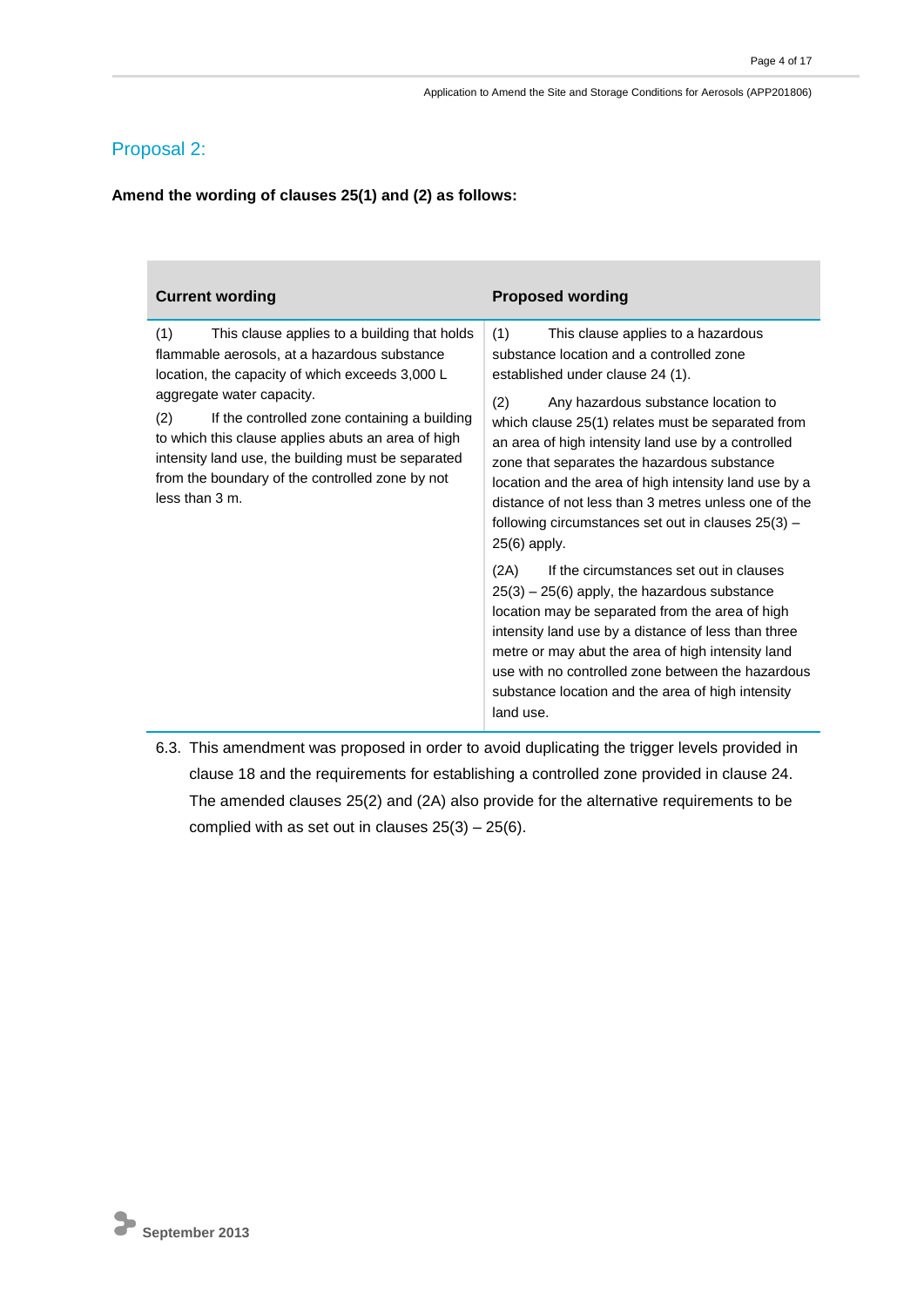### Proposal 3:

**New clause 25(3) The hazardous substance location holds up to and including 10,000 litres aggregate water capacity of flammable aerosols.**

#### **Proposed wording**

(3) The hazardous substance location holds up to and including 10,000 litres aggregate water capacity of flammable aerosols and one of the following circumstances apply:

a) the building or the room which is a hazardous substance location, has fire rated walls and floor of FRR 60/60/60, self-closing fire rated doors of FRR -/60/60 **and either**:

i) fire rated parapets of FRR 60/60/60 extending 0.6 metres above the roofline; **or**

ii) fire rated ceiling panels of FRR -/60/60 extending back into the room by 2.4 metres from the wall abutting the boundary of the area of high intensity land use: **or**

b) the building or the room which is a hazardous substance location has fire protection as per NZS 4541; **or** 

c) the hazardous substance location is in a general purpose warehouse used for receiving storing and distributing mixed goods including flammable aerosols, but is not a warehouse for the primary purpose of storing hazardous substances, is not accessible by the general public, and the flammable aerosols in the general purpose warehouse are separated from the rest of the warehouse by **either**:

i) fire rated walls and floor of FRR 60/60/60 and self-closing fire rated doors of FRR -/60/60; **and either**:

(1) fire rated parapets of FRR 60/60/60 extending 0.6 metres above the roofline; **or**

(2) fire rated ceiling panels of FRR -/60/60 extending back into the room by 2.4 metres from the wall; **or**

ii) chain-link fencing from floor to roof of 2.9 millimetres or 9 gauge steel wire with a maximum 50 millimetres diamond mesh, with self-closing gates or labyrinth openings of overlapping chain link fencing, and fire protection as per NZS 4541.

6.4. This proposal is to add aerosol storage arrangements up to and including 10,000 litres aggregate water capacity, that enable the three metre separation distance to be reduced down to zero metre separation therefore removing the requirement to have a controlled zone.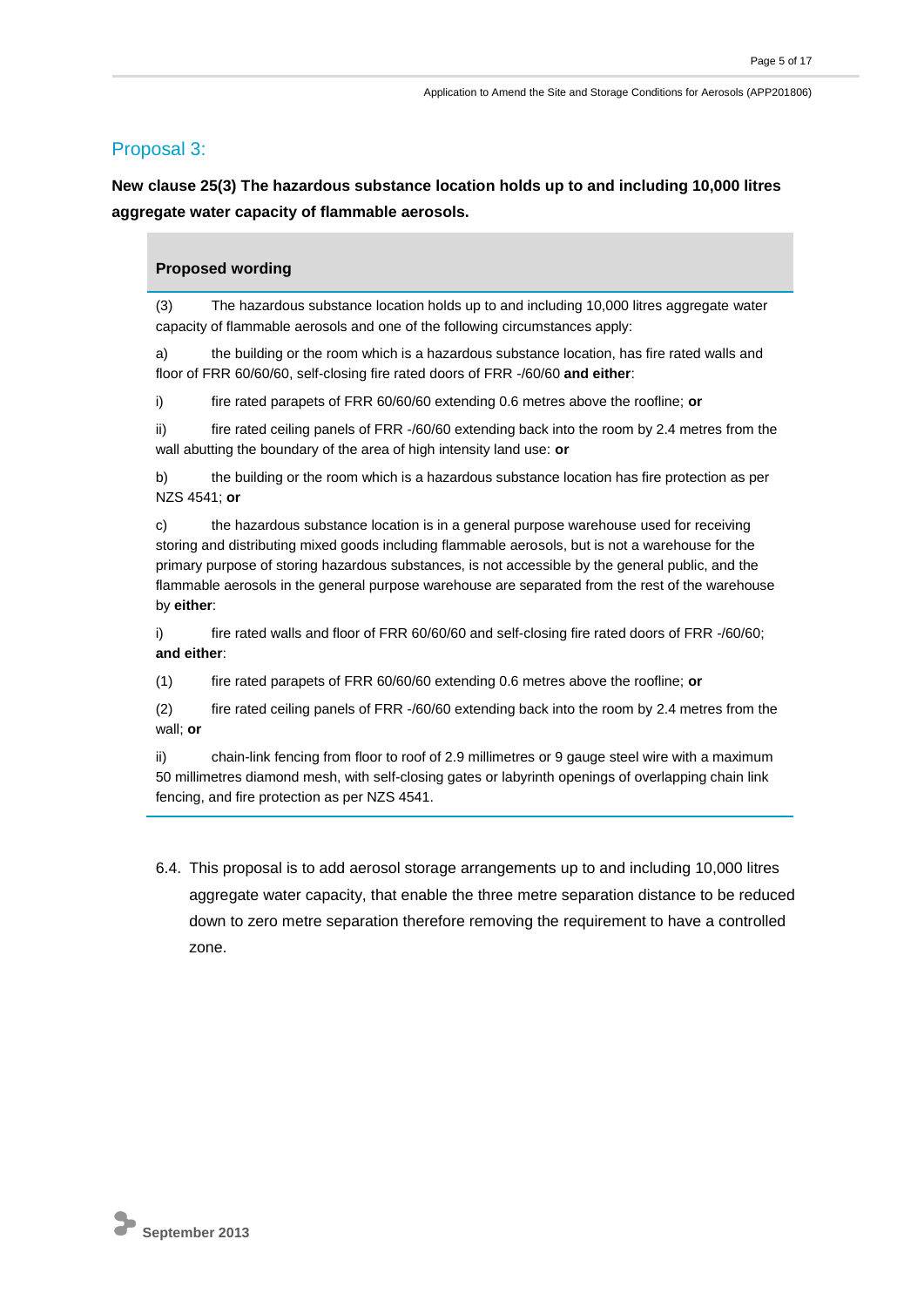### Proposal 4:

**New clause 25(4) The hazardous substance location holds more than 10,000 litres and up to and including 100,000 litres aggregate water capacity of flammable aerosols.**

#### **Proposed wording**

4) The hazardous substance location holds more than 10,000 litres and up to and including 100,000 litres aggregate water capacity of flammable aerosols and one of the following circumstances apply:

a) the building or the room which is a hazardous substance location has fire rated walls and floor of FRR 120/120/120, self-closing fire rated doors of FRR -/120/60 **and either**

i) fire rated parapets of FRR 120/120/120 extending 0.6 metres above the roofline; **or**

ii) fire rated ceiling panels of FRR -/120/120 extending back into the room by 2.4 metres from the wall abutting the boundary of the area of high intensity land use; **or**

b) the building or the room which is a hazardous substance location has fire rated walls and floor of FRR 60/60/60, self-closing fire rated doors of FRR -/60/60, has fire protection as per NZS 4541 **and either**:

i) fire rated parapets of FRR 60/60/60 extending 0.6 metres above the roofline, **or**

ii) fire rated ceiling panels of FRR  $-$ /60/60 extending back into the room by 2.4 metres from the wall abutting the boundary of the area of high intensity land use; **or**

c) the hazardous substance location is in a general purpose warehouse used for receiving, storing and distributing of mixed goods including flammable aerosols, but is not a warehouse for the primary purpose of storing hazardous substances, and is not accessible by the general public, and the flammable aerosols are separated from the rest of the warehouse by **either**:

i) fire rated walls and floor of FRR 120/120/120 and self-closing fire rated doors of FRR -/120/60 **and either**:

(1) fire rated parapets of FRR 120/120/120 extending 0.6 metres above the roofline; **or** 

(2) fire rated ceiling panels of FRR -/120/120 extending back into the room by 2.4 metres from the wall; **or**

ii) chain-link fencing from floor to roof of 2.9 millimetres or 9 gauge steel wire with a maximum 50 millimetres diamond mesh, with self-closing gates or labyrinth openings of overlapping chain link fencing, and fire protection as per NZS 4541.

6.5. This proposal is to add aerosol storage requirements for situations where more than 10,000 litres and up to and including 100,000 litres aggregate water capacity of flammable aerosols are stored. When these requirements are complied with, the three metre separation distance may be reduced down to zero metres separation.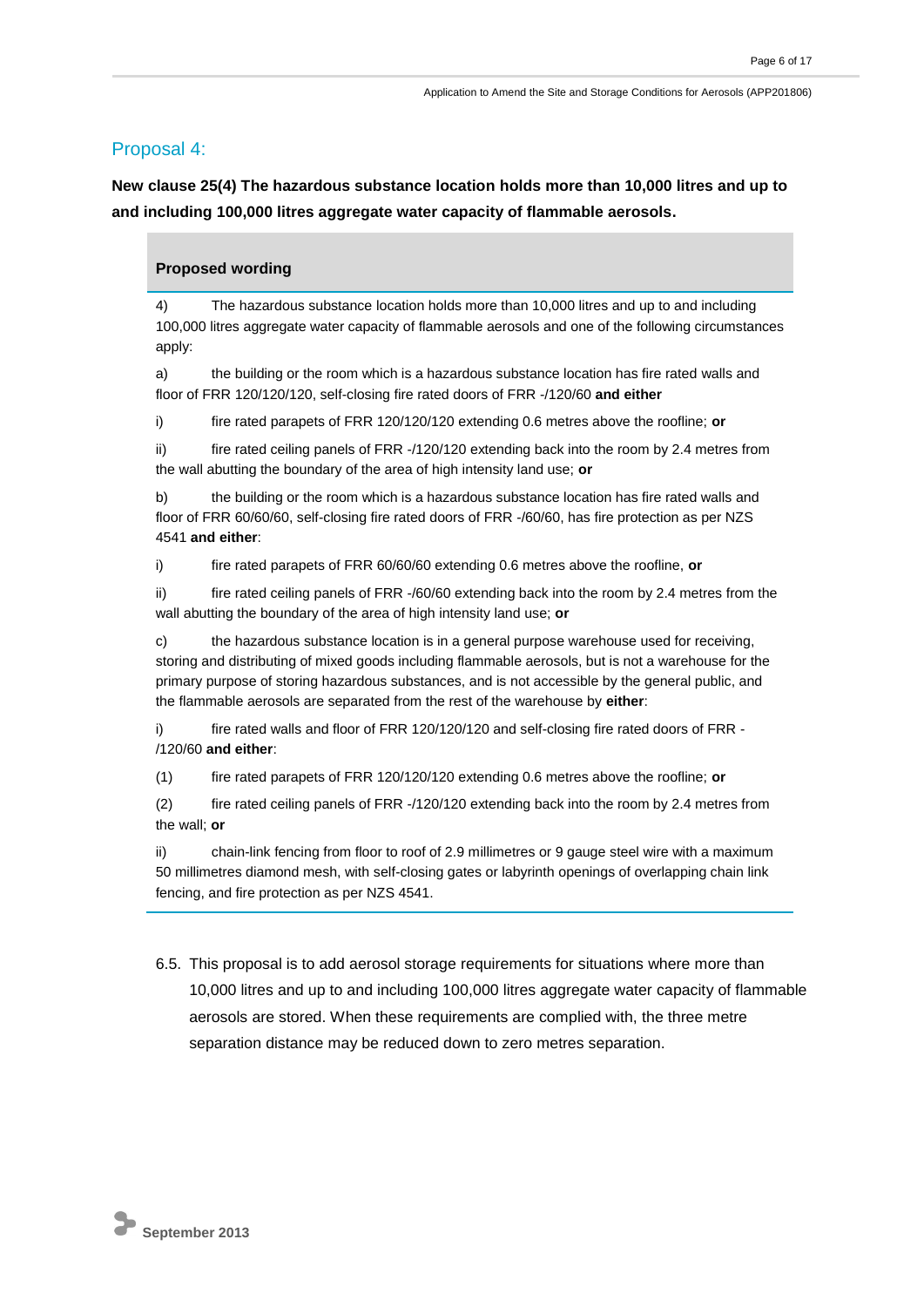#### Proposal 5:

**New clause 25(5) The hazardous substance location holds more than 100,000 litres aggregate water capacity of flammable aerosols.**

#### **Proposed wording**

5) The hazardous substance location holds more than 100,000 litres aggregate water capacity of flammable aerosols and one of the following circumstances apply:

a) the building or the room which is a hazardous substance location has fire rated walls and floor of FRR 240/240/240, fire rated parapets of FRR 240/240/240 extending 0.6 metres above the roofline, and self-closing fire rated doors of FRR -/240/60, **or** 

b) the building or the room which is a hazardous substance location has fire rated walls and floor of FRR 120/120/120, fire rated parapets of FRR 120/120/120 extending 0.6 metres above the roofline, self-closing fire rated doors of FRR -/120/60, and has fire protection as per NZS 4541; **or** 

c) the hazardous substance location is in a general purpose warehouse used for receiving, storing and distributing of mixed goods including flammable aerosols, but is not a warehouse for the primary purpose of storing hazardous substances, and is not accessible by the general public, and the flammable aerosols are separated from the rest of the warehouse by **either**:

i) fire rated walls with parapets of FRR 240/240/240 extending 0.6 metres above the roofline and floor of FRR 240/240/240 and self-closing fire rated doors of FRR -/240/60; **or**

ii) chain-link fencing from floor to roof of 2.9millimetres or 9 gauge steel wire with a maximum 50millimetres diamond mesh, with self-closing gates or labyrinth openings of overlapping chain link fencing, and fire protection as per NZS 4541.

6.6. This proposal is to add aerosol storage requirements for situations where more than 100,000 litres aggregate water capacity of flammable aerosols are stored. When these requirements are complied with, the three metre separation distance may be reduced down to zero metres separation.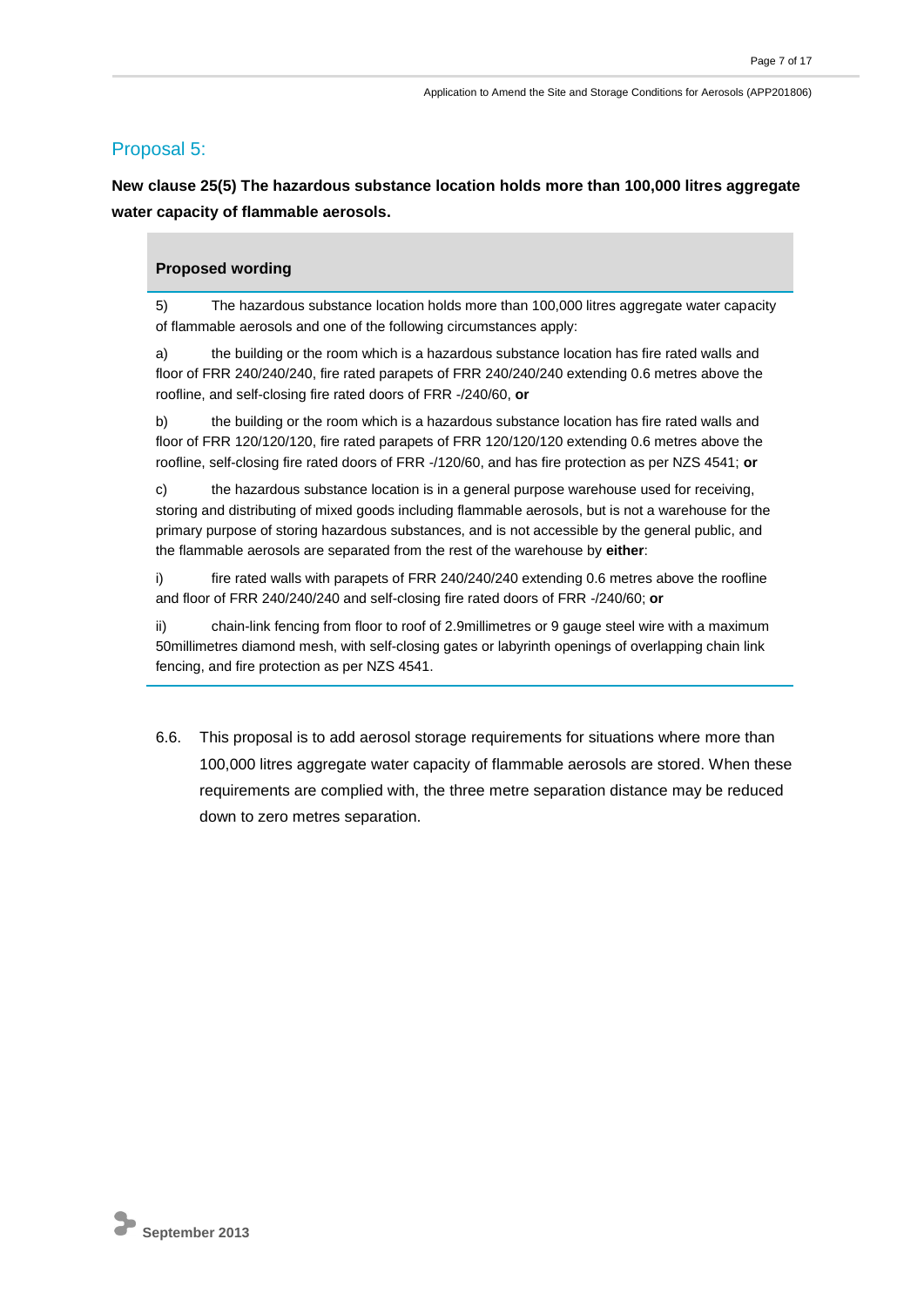### Proposal 6:

**New clause 25(6) Previous approval under the Dangerous Goods (Class 2 Gases) Regulations.**

| <b>Proposed wording</b>                                                                                                                                                     |                                                                                                                                                                                                     |  |
|-----------------------------------------------------------------------------------------------------------------------------------------------------------------------------|-----------------------------------------------------------------------------------------------------------------------------------------------------------------------------------------------------|--|
| 6)<br>that:                                                                                                                                                                 | A test certificate may be issued for a hazardous substance location holding up to and<br>including 10,000 litres aggregate water capacity for flammable aerosols if the test certifier is satisfied |  |
| the hazardous substance location has previously received a licence in accordance with<br>a)<br>regulation 116(2)(a) of the Dangerous Goods (Class 2 Gases) Regulations; and |                                                                                                                                                                                                     |  |
| b)                                                                                                                                                                          | the building or the room which is a hazardous substance location has either:                                                                                                                        |  |
| i)                                                                                                                                                                          | floor, walls and roof constructed of non-combustible materials; or                                                                                                                                  |  |
| ii)                                                                                                                                                                         | full fire protection from an automatic sprinkler system.                                                                                                                                            |  |

6.7. This proposal is to add provision for aerosol storages with up to and including 10,000 litres aggregate water capacity, that were approved under the provisions of the Dangerous Goods (Class 2 Gases) Regulations 1984 that enabled the three metre separation distance to be reduced down to zero separation, to continue to be approved.

### Proposal 7:

#### **New definition.**

#### **Proposed wording**

Fire resistance rating (FRR), in relation to an object or item, means that the object or item is able to maintain its stability, insulation, and integrity, and is able to offer protection against heat radiation for the time specified by the relevant rating in minutes, where stability, insulation, and integrity, respectively, have the meanings ascribed to them in clause A2 of Schedule 1 of the Building Regulations 1992.

6.8. This proposal is to define "fire resistance rating", a term introduced by the amendments.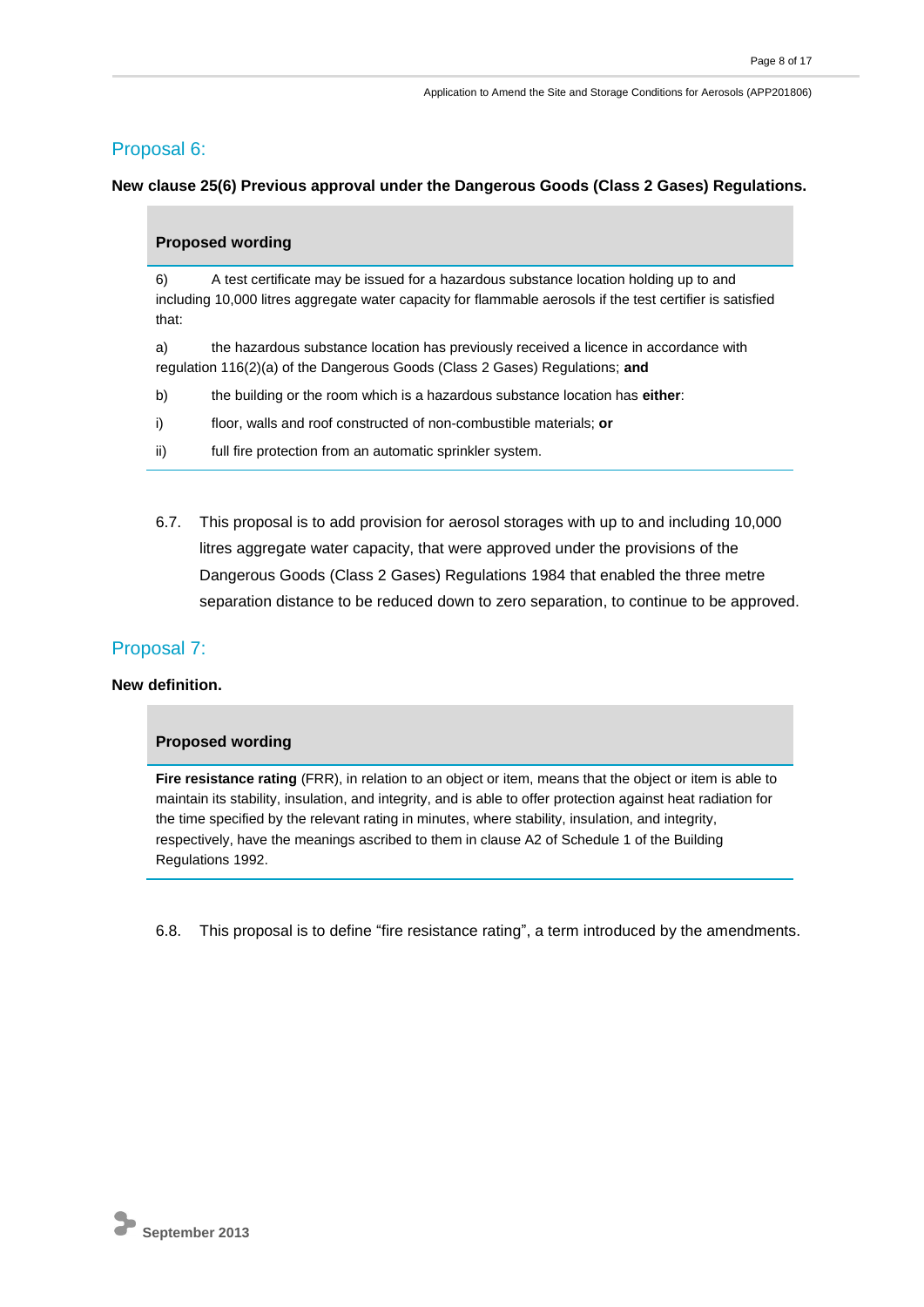### Proposal 8:

#### **Corrected definition.**

#### **Proposed wording**

**area of high intensity land use**—

(a) includes—

(i) an area of regular habitation;

(ii) a structure made of or containing combustible materials that would sustain a significant fire;

(iii) a high density traffic route;

(b) does not include a small office constructed of non-combustible materials associated with a hazardous substance location that is used by persons authorised to be at the location by the person in charge of that location.

6.9. This proposal is to formally incorporate the correct definition of the term "high intensity land use" into the 'Conditions' to align with the definition in Schedule 10 of the Hazardous Substances (Dangerous Goods and Scheduled Toxic Substances) Transfer Notice 2004 (as amended). This is the applicable definition for managing the effects of unintended ignition.

#### Proposal 9:

#### **New definition.**

#### **Proposed wording**

**NZS 4541** refers to the New Zealand standard for "Automatic Fire Sprinkler Systems".

6.10. This proposal is to define the reference "NZ4541", a term introduced by the amendments.

#### Proposal 10:

### **Consequential amendment to the applicable Aerosol Group Standards required to update the reference to the Site and Storage Conditions.**

6.11. This proposal is to amend the group standards listed in Appendix A to refer to the amended version of Site and Storage Conditions.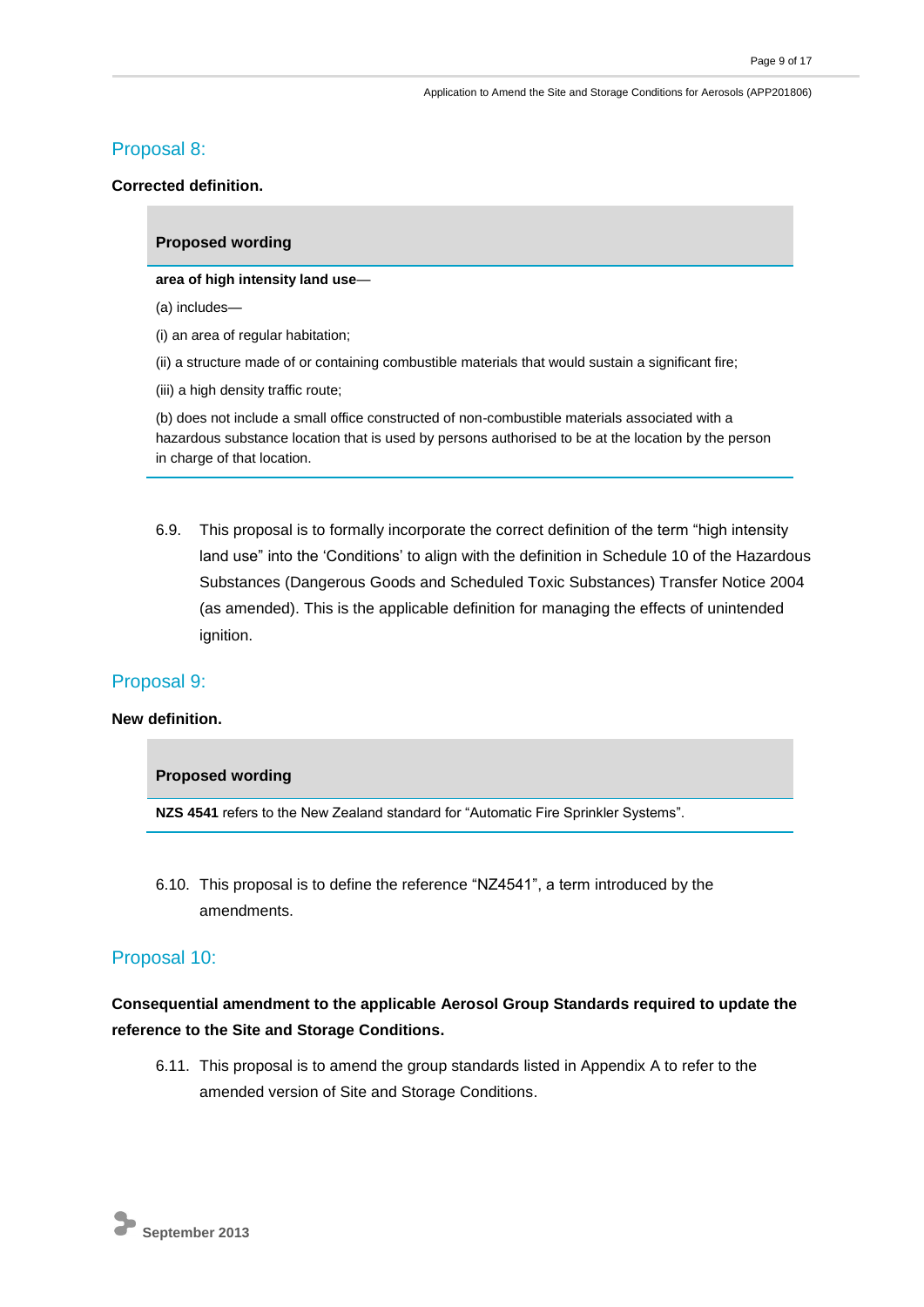### Committee Decision

6.12. The Committee agreed with the staff recommendations and the scope of the Group Standard will be modified as described in Proposals 1 -10. These amendments will take effect 28 days after notification in the Gazette.

# 7. Matters to be considered by the Committee

- 7.1. The Committee considered the relevant matters set out Section 96C of the Act.
- 7.2. Section 96C(1)(a), and (e)(ii) requires that the EPA must be satisfied that:
	- a. The amending of the Group Standard is a more efficient and effective way of managing the risks of all the hazardous substances in the identified group; and
	- b. All of the hazardous substances in the identified group have a similar nature, are of a similar type, or have similar circumstances of use, such that the risks of the group of hazardous substances can be effectively managed by one set of conditions.
- 7.3. In addition, the EPA must consider the best international practices and standards for the safe management of the hazardous substances and the types of controls that are appropriate for the Group Standard in accordance with sections 77, 77A and 77B of the Act.
- 7.4. Section 7 of the Act requires all persons exercising functions, powers and duties under the Act to take into account the need for caution in managing adverse effects where there is scientific and technical uncertainty about those effects.
- 7.5. The Committee has examined the analysis of the above matters provided in the Consideration Paper section 5 and considers the amendments meet the requirements of 7.2 and 7.3 above. The matters in 7.1 and 7.4 are examined below.

#### **Managing uncertainty**

7.6. The Committee considered that the proposed amendments are consistent with the need for caution in managing adverse effects where there is scientific and technical uncertainty about those effects.

#### **Achieving the purpose of the Act**

- 7.7. The purpose of the Act is to protect the environment, and the health and safety of people and communities, by preventing or managing the adverse effects of hazardous substances and new organisms (section 4 of the Act).
- 7.8. In order to achieve the purpose of the Act, when considering this application the Committee recognised and provided for the following principles:
	- the safeguarding of the life-supporting capacity of air, water, soil and ecosystems; and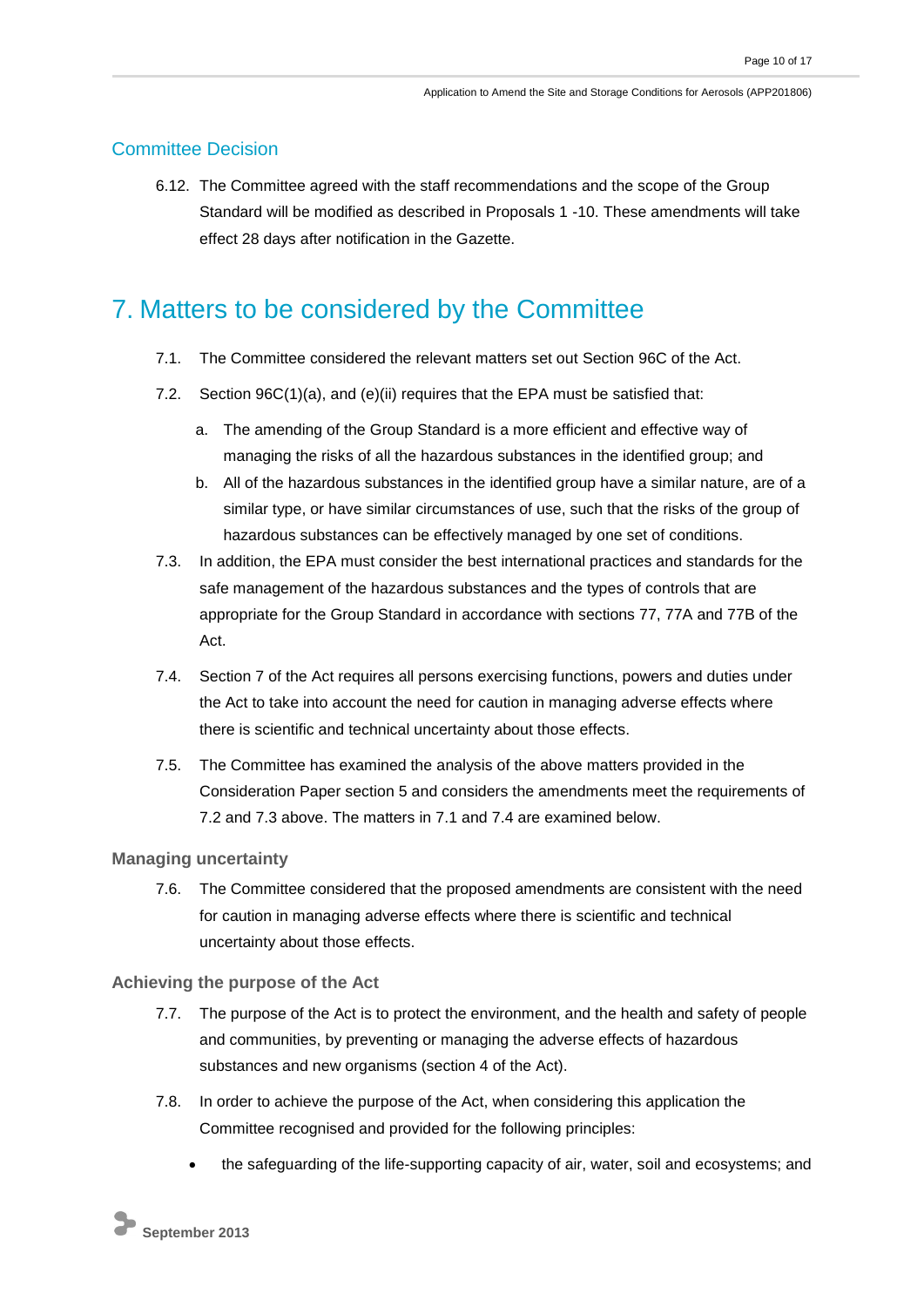- the maintenance and enhancement of the capacity of people and communities to provide for their own economic, social and cultural well-being and for the reasonably foreseeable needs of future generations.
- 7.9. The Committee took into account the following matters when considering this application in order to achieve the purpose of the Act:
	- The sustainability of all native and valued introduced flora and fauna;
	- The intrinsic value of ecosystems;
	- Public health;
	- The relationship of Māori and their culture and traditions with their ancestral lands, water, sites, waahi tapu, valued flora and fauna, and other taonga;
	- The economic and related benefits and costs of using a particular hazardous substance or new organism;
	- New Zealand's international obligations;
	- The need for caution in managing adverse effects where there is scientific and technical uncertainty about those effects; and
	- The principles of the Treaty of Waitangi (Te Tiriti o Waitangi).
- 7.10. The Committee is satisfied that this decision is consistent with the purpose of the Act and the above principles and matters. Any substantive issues arising from the legislative criteria have been discussed in the preceding sections of this decision.

# 8. Notice of Amendment

- 8.1. A formal notice of the amendments to the Site and Storage Conditions for Aerosols will be published in the New Zealand Gazette.
- 8.2. Pursuant to section 96B(6) of the Act, as soon as practicable after issuing or amending a Group Standard, the EPA must:
	- a. publish the amendment in a publication relevant to the affected persons; and
	- b. make the amendment available to be inspected free of charge and purchased at a reasonable price; and
	- c. give public notice of where the amendment can be inspected or purchased.
- 8.3. These requirements will be met by the amended Site and Storage Conditions for Aerosols, showing the amendments approved, being available directly from the EPA and also on the EPA website.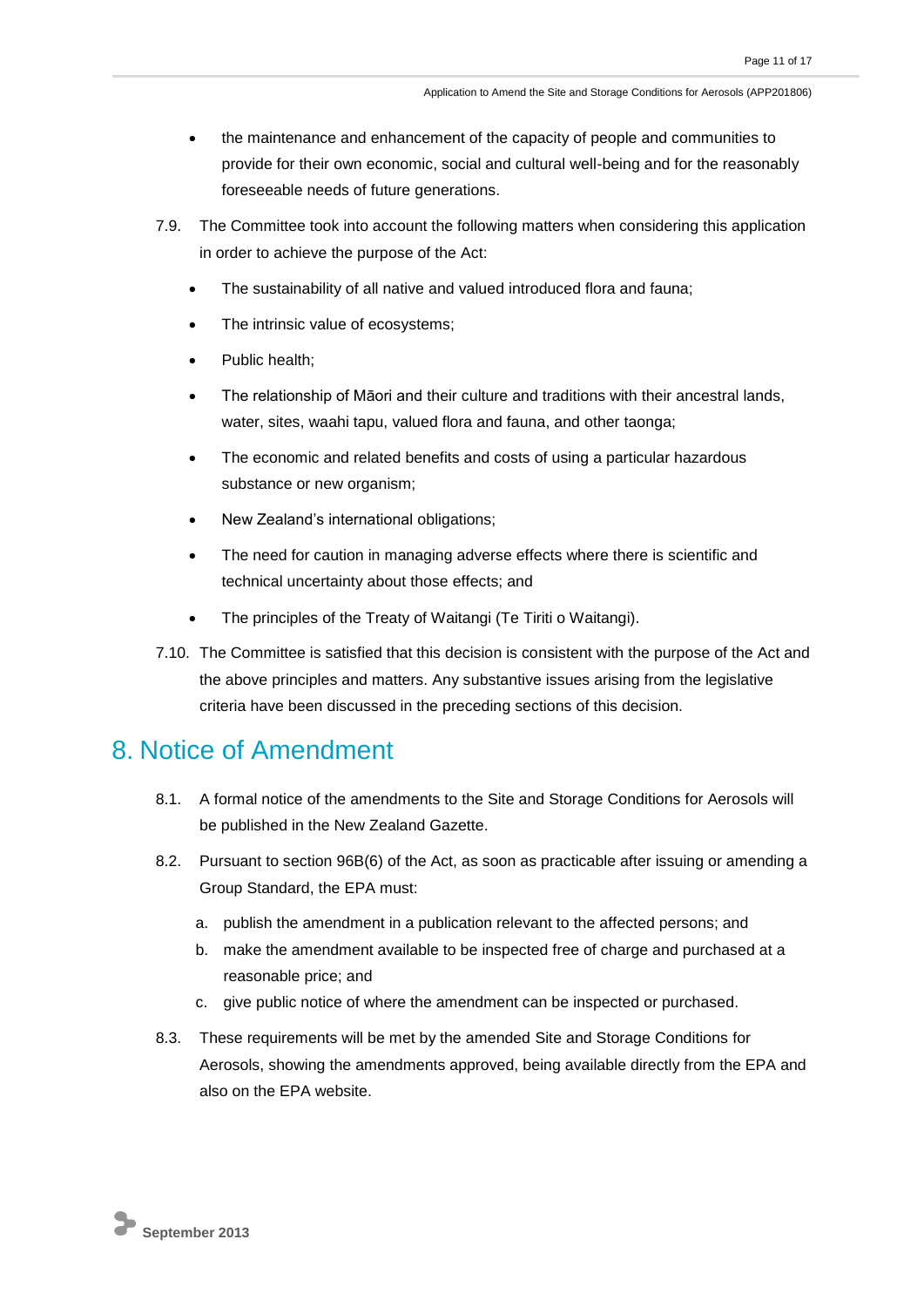# 9. Decision

- 9.1. This decision to amend the Site and Storage Conditions for Aerosols 2006 was determined in accordance with sections 96B and 96C of the Act, taking into account the relevant matters in Part 2 of the Act.
- 9.2. The Committee, in accordance with sections 96B and 96C of the Act, approved the amendments to the Site and Storage Conditions for Aerosols 2006 set out in Appendix B and directed that this decision be issued by notice in the *New Zealand Gazette* as required under the Act.
- 9.3. The Committee considered it appropriate that these amendments come into force 28 days from the date of publication in the *Gazette*.

K. P. Ling

**Date: 25 September 2013**

**Kerry Laing**  Chair, Decision Making Committee Environmental Protection Authority

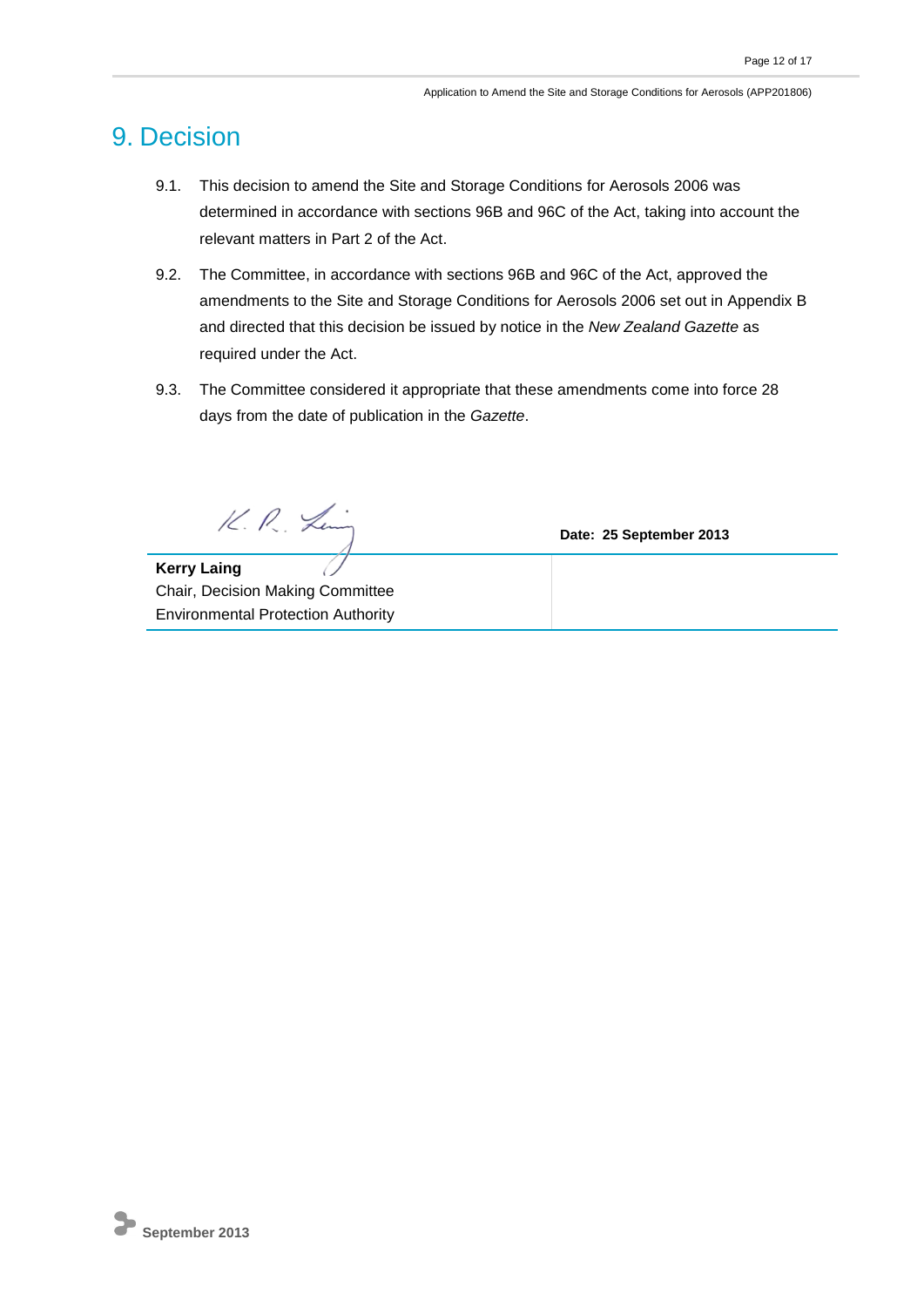# Appendix A: Group standards incorporating by reference 'Site and Storage Conditions – Aerosols'

The following group standards incorporate the site and storage conditions for aerosols:

| Group standard approval number | <b>Description</b>                                               |
|--------------------------------|------------------------------------------------------------------|
| HSR002514                      | Corrosive (aerosols)                                             |
| HSR002515                      | Flammable aerosols                                               |
| HSR002516                      | Flammable Corrosive aerosols                                     |
| HSR002517                      | Flammable Toxic aerosols                                         |
| HSR002518                      | Non hazardous (aerosols)                                         |
| HSR002519                      | Subsidiary hazard (aerosols)                                     |
| HSR002520                      | Toxic (6.7) (aerosols)                                           |
| HSR100628                      | Pheromones                                                       |
| HSR002552                      | Cosmetic products                                                |
| HSR100575                      | Veterinary Medicines; Limited Pack Size,<br><b>Finished Dose</b> |
| HSR100758                      | Veterinary Medicines; Non dispersive, Closed<br>system           |
| HSR100759                      | Veterinary Medicines; Non dispersive, Open<br>system             |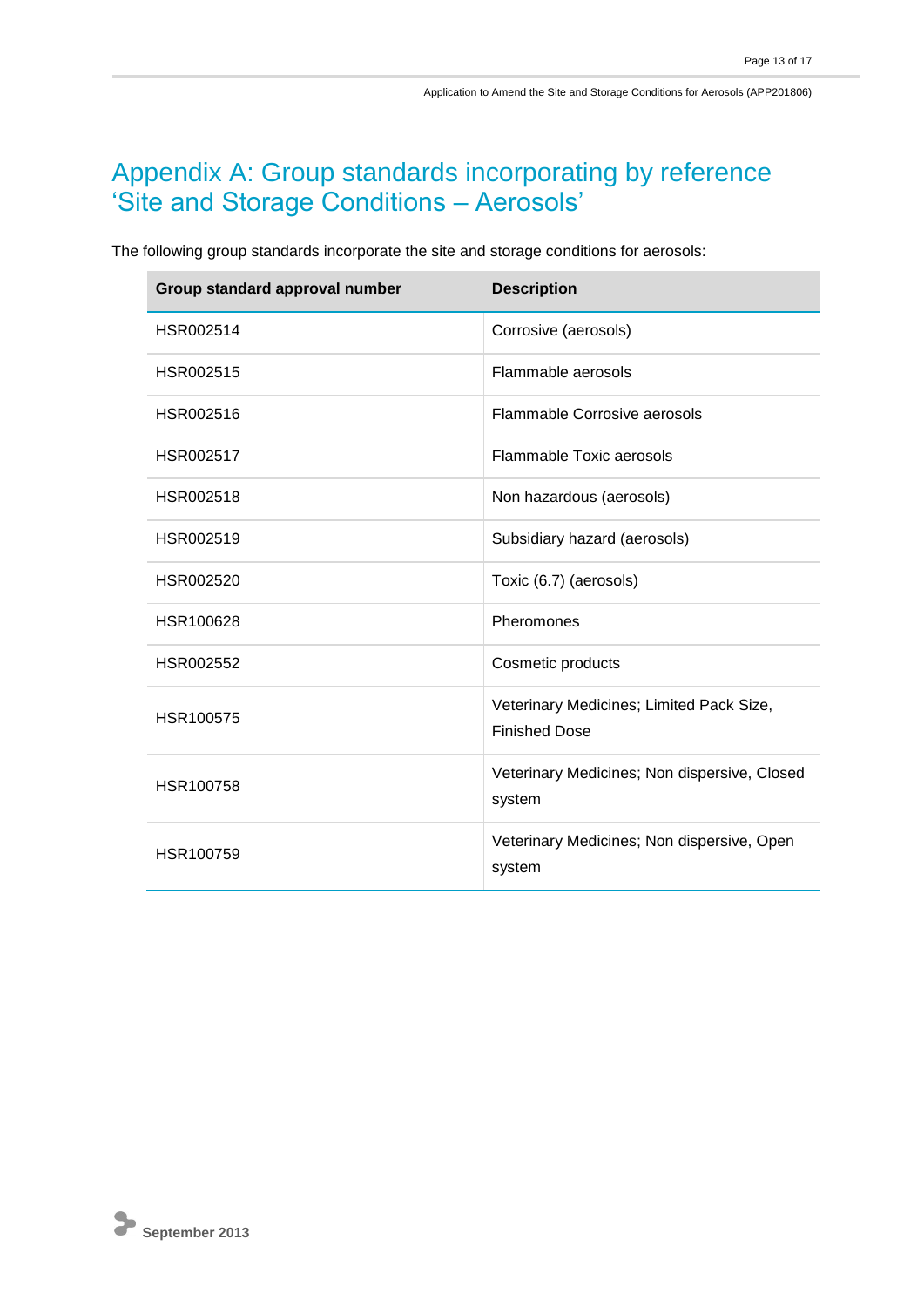# Appendix B: The Amended 'Site and Storage Conditions – Aerosols'

## **25 Separation of hazardous substances location holding flammable aerosols from area of high intensity land use**

- (1) This clause applies to a hazardous substance location and a controlled zone established under clause 24 (1).
- (2) Any hazardous substance location to which clause 25(1) relates must be separated from an area of high intensity land use by a controlled zone that separates the hazardous substance location and the area of high intensity land use by a distance of not less than 3 metres unless one of the following circumstances set out in clauses 25(3) – 25(6) apply.
- (2A) If the circumstances set out in clauses  $25(3) 25(6)$  apply, the hazardous substance location may be separated from the area of high intensity land use by a controlled zone of a distance of less than 3 metres or may abut the area of high intensity land use with no controlled zone between the hazardous substance location and the area of high intensity land use.

## **The hazardous substance location holds up to and including 10,000 litres aggregate water capacity of flammable aerosols**

- (3) The hazardous substance location holds up to and including 10,000 litres aggregate water capacity of flammable aerosols and one of the following circumstances apply;
	- a. the building or the room which is a hazardous substance location, has fire rated walls and floor of FRR 60/60/60, self-closing fire rated doors of FRR -/60/60 **and either**;
		- i. fire rated parapets of FRR 60/60/60 extending 0.6 metres above the roofline; **or**
		- ii. fire rated ceiling panels of FRR -/60/60 extending back into the room by 2.4 metres from the wall abutting the boundary of the area of high intensity land use; **or**
	- b. the building or the room which is a hazardous substance location has fire protection as per NZS 4541; **or**
	- c. the hazardous substance location is in a general purpose warehouse used for receiving storing and distributing mixed goods including flammable aerosols, but is not a warehouse for the primary purpose of storing hazardous substances, is not accessible by the general public and the flammable aerosols in the general purpose warehouse are separated from the rest of the warehouse by **either**;
		- i. fire rated walls and floor of FRR 60/60/60 and self-closing fire rated doors of FRR -/60/60 and **either**;
			- A. fire rated parapets of FRR 60/60/60 extending 0.6 metres above the roofline; **or**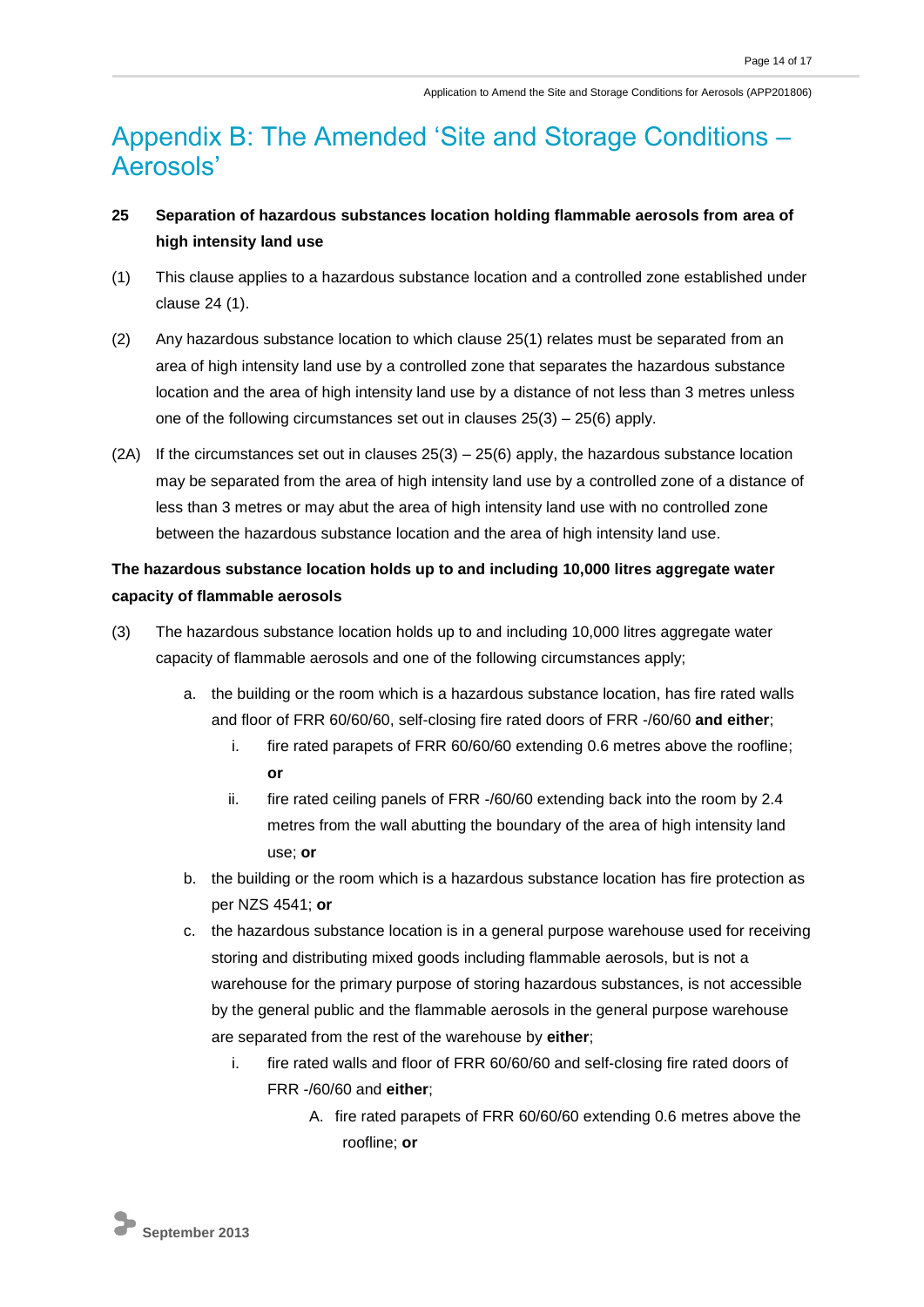- B. fire rated ceiling panels of FRR -/60/60 extending back into the room by 2.4 metres from the wall; **or**
- ii. chain-link fencing from floor to roof of 2.9 milimetres or 9 gauge steel wire with a maximum 50 millimetres diamond mesh, with self-closing gates or labyrinth openings of overlapping chain link fencing, and fire protection as per NZS 4541.

### **The hazardous substance location holds more than 10,000 litres and up to and including 100,000 litres aggregate water capacity of flammable aerosols**

- (4) The hazardous substance location holds more than 10,000 litres and up to and including 100,000 litres aggregate water capacity of flammable aerosols and one of the following circumstances apply:
	- a. the building or the room which is a hazardous substance location has fire rated walls and floor of FRR 120/120/120, self-closing fire rated doors of FRR -/120/60 **and either**
		- i. fire rated parapets of FRR 120/120/120 extending 0.6 metres above the roofline; **or**
		- ii. fire rated ceiling panels of FRR -/120/120 extending back into the room by 2.4 metres from the wall abutting the boundary of the area of high intensity land use; **or**
	- b. the building or the room which is a hazardous substance location has fire rated walls and floor of FRR 60/60/60, self-closing fire rated doors of FRR -/60/60, has fire protection as per NZS 4541 **and either**:
		- i. fire rated parapets of FRR 60/60/60 extending 0.6 metres above the roofline, **or**
		- ii. fire rated ceiling panels of FRR -/60/60 extending back into the room by 2.4 metres from the wall abutting the boundary of the area of high intensity land use; **or**
	- c. the hazardous substance location is in a general purpose warehouse used for receiving, storing and distributing of mixed goods including flammable aerosols, but is not a warehouse for the primary purpose of storing hazardous substances, and is not accessible by the general public, and the flammable aerosols are separated from the rest of the warehouse by **either**;
		- i. fire rated walls and floor of FRR 120/120/120 and self-closing fire rated doors of FRR -/120/60 **and either**;
			- A. fire rated parapets of FRR 120/120/120 extending 0.6 metres above the roofline; **or**
			- B. fire rated ceiling panels of FRR -/120/120 extending back into the room by 2.4 metres from the wall; **or**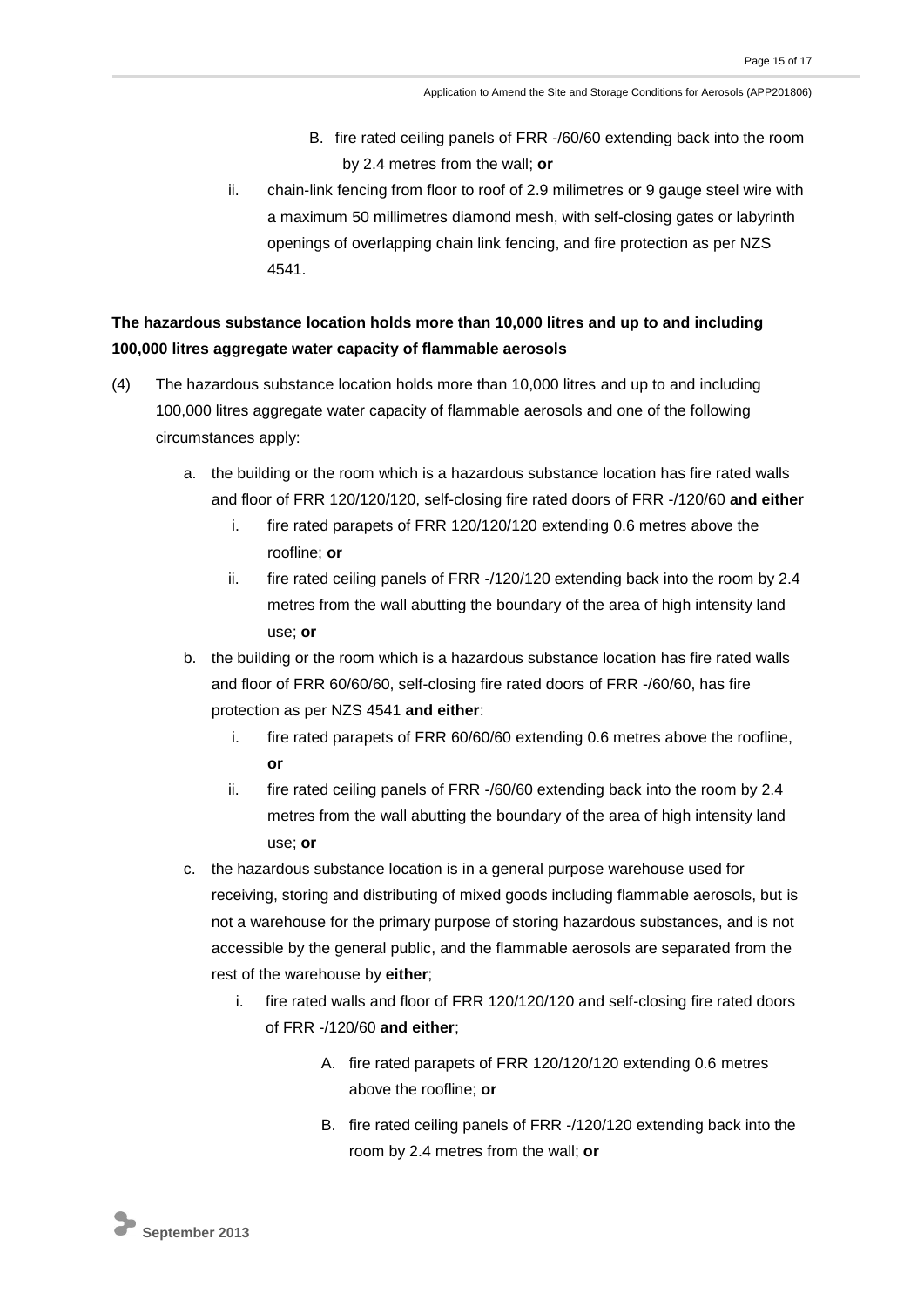ii. chain-link fencing from floor to roof of 2.9 millimetres or 9 gauge steel wire with a maximum 50 millimetres diamond mesh, with self-closing gates or labyrinth openings of overlapping chain link fencing, and fire protection as per NZS 4541.

## **The hazardous substance location holds more than 100,000 litres aggregate water capacity of flammable aerosols**

- (5) The hazardous substance location holds more than 100,000 litres aggregate water capacity of flammable aerosols and one of the following circumstance apply:
	- a. the building or the room which is a hazardous substance location has fire rated walls, parapets extending 0.6 metres above the roofline and floor of FRR 240/240/240 and self-closing fire-rated doors of FRR -/240/60; **or**
	- b. the building or the room which is a hazardous substance location has fire rated walls, parapets extending 0.6 metres above the roofline and floor of FRR 120/120/120 and self-closing fire rated doors of -/120/60 and the building or the room has fire protection as per NZS4541; **or**
	- c. The hazardous substance location is in a general purpose warehouse used for receiving, storing and distributing of mixed goods including flammable aerosols, but is not a warehouse for the primary purpose of storing hazardous substances, and is not accessible by the general public, and the flammable aerosols are separated from the rest of the warehouse by **either**:
		- i. fire rated walls, parapets extending 0.6 metres above the roofline and floor of FRR 240/240/240 and self-closing fire rated doors of FRR -/240/60; **or**
		- ii. chain-link fencing from floor to roof of 2.9 millimetres or 9 gauge steel wire with a maximum 50 millimetres diamond mesh, with self-closing gates or labyrinth openings of overlapping chain link fencing, and fire protection as per NZS 4541.

#### **Previous approval under the Dangerous Goods (Class 2 Gases) Regulations**

- (6) A test certificate may be issued for a hazardous substance location holding up to and including 10,000 litres aggregate water capacity of flammable aerosols if the test certifier is satisfied that
	- a. The hazardous substance location has previously obtained an approval from an Inspector in accordance with regulation 116(2)(a) of the Dangerous Goods (Class 2 Gases) Regulations; **and**
	- b. The room or building which is a hazardous substance location has **either**:
		- i. floor, walls and roof substantially constructed of non-combustible materials; **or**
		- ii. full fire protection from an automatic sprinkler system.